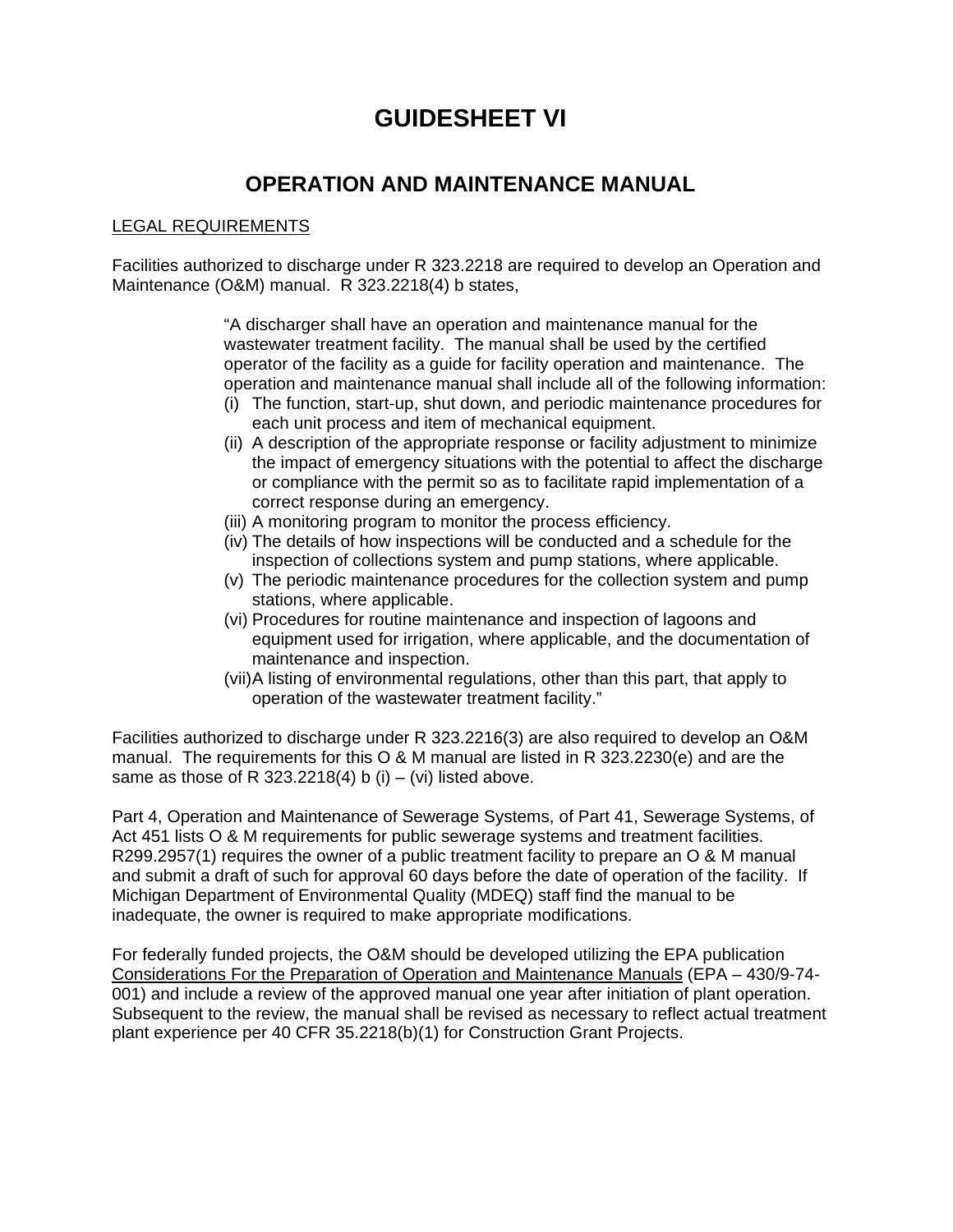Groundwater Compliance Committee Page 2 May 25, 2000

## SAMPLE OUTLINE

This sample outline is intended as a guide to be used when developing an O & M manual. Use of this sample outline will facilitate the development, review, and approval of the O & M manual. All aspects of the sample outline may not be relevant for all facilities. However, the manual must meet regulatory requirements in the outline above.

- I. Background Information
	- A. Legal Description of Discharge Area, Mailing Address of Permittee, Site Location Map
		- 1. Area served, pertinent Part 41 collection sewer permit(s) blueprints
		- 2. Most recent User Survey
		- 3. Add-on, provisions to notify the Department of additional hook-ups
		- 4. Ordinance preventing industrial hook-ups (if applicable)
	- B. Plant Classification
		- 1. Physical Treatment Process
		- 2. Chemical Treatment Process
		- 3. Biological Treatment Process
	- C. Certified Operator Information
		- 1. Operator responsibilities defined
			- a) Subordinate Employees
			- b) Training Schedule
	- D. Basis of Design Information
		- 1. Inclusion or referenced location of basis of design document
			- a) R 323.2230 and R 323.2231 criteria
			- b) R 323.2218 criteria
- II The function, start-up, shutdown, and periodic maintenance procedures for each unit process and item of mechanical and electrical equipment
	- A. Operational requirements (e.g. R 323.2231, R 323.2232-36)
		- 1. Plant site map, Flow pattern diagram
			- a) Pump stations, equalization tank, bar screen, sequencing batch reactors, activated sludge return and wasting, treatment lagoons (primary, secondary)/equalization lagoons, seepage or infiltration lagoons, spray irrigation, septic tanks, drainfields
			- b) Methods of wastewater flow control, mechanical equipment valves, floats, pumps
			- c) Electrical equipment, control panels
				- i) Function and start-up/shutdown for mechanical and electrical equipment
				- ii) List of equipment manuals and recommended publications
				- iii) Spare parts inventory
				- iv) List of warranty equipment warranty provision
			- d) Solid waste disposal requirements
				- i) Screened solids to type II landfill
				- ii) Settled solids type II landfill (if de-watered) or land application (residuals management authorization from the Water Bureau - Biosolids Unit, Field Operations Division – municipal sludge, Water Bureau – Industrial Pretreatment Unit, Field Operations Division - industrial sludge, or EPA approved land application site)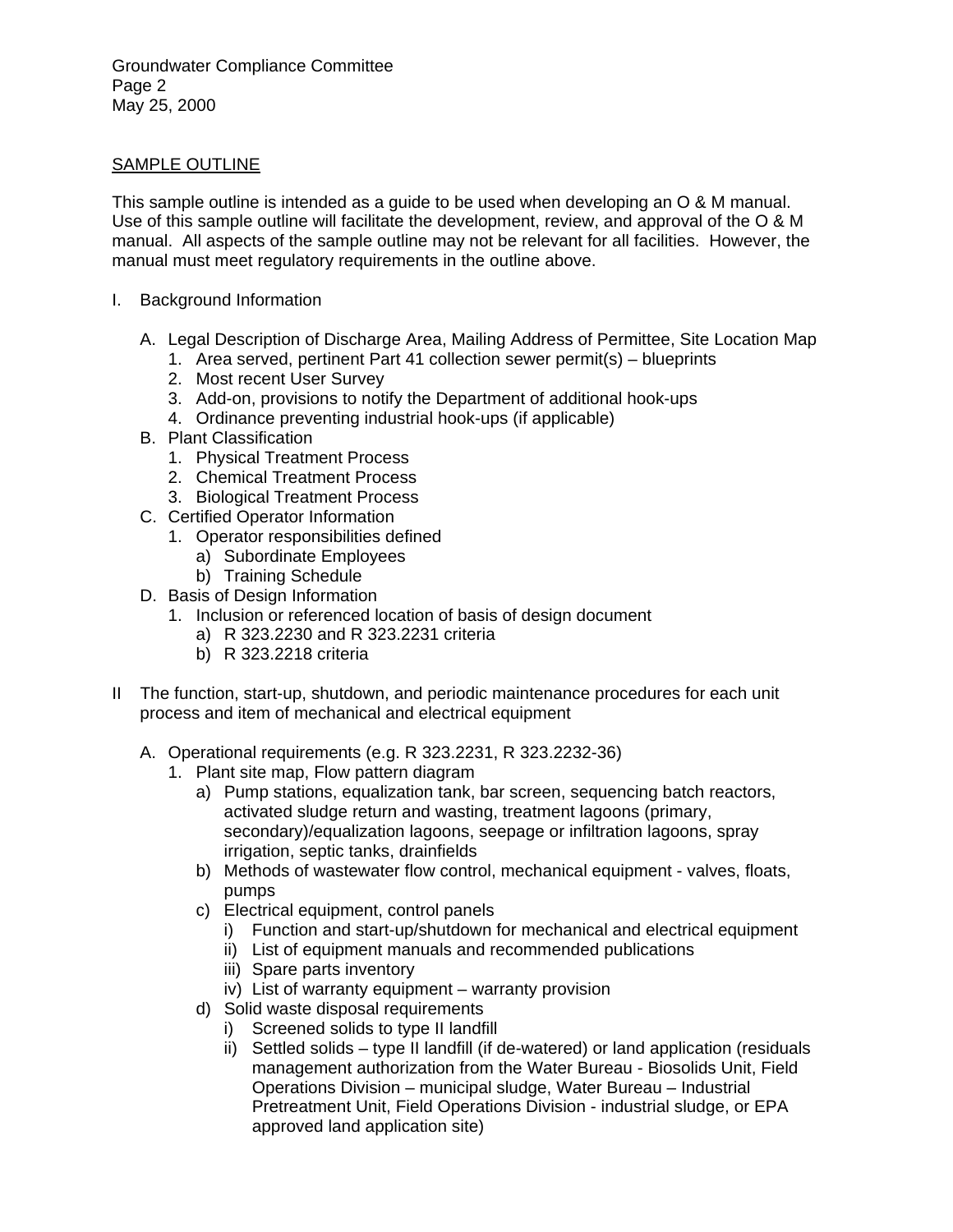Groundwater Compliance Committee Page 3 May 25, 2000

- III. A description of the appropriate response or facility adjustment to minimize the impact of emergency situations with the potential to affect the discharge or compliance with the permit so as to facilitate rapid implementation of a correct response during an emergency
	- A. Measures to minimize upsets of the treatment system discussion of common operating problems and corrective measures
		- 1. Containment provisions to prevent the accidental losses of polluting materials
		- 2. Inclement weather
			- a) Site access
	- b) Eliminating (e.g. insulate water lines) or minimizing effects of let-run conditions B. Corrective Action and Reporting for Public Systems
		- 1. Facility breakdown or emergency resulting in discharge of excessive pollutants
			- a) Notification to Water Bureau (WB) District office
			- b) Written report to WB District office within 72 hours outlining the cause and corrective actions
- IV. A monitoring program to monitor process efficiency
	- A. Sample equipment used to perform test, sample location, specific treatment process step applicable to sample collection, and sample handling
		- 1. Volume monitoring locations and methods
		- 2. Wastewater quality bench testing, dissolved oxygen monitoring, microscopic bacterial examination
		- 3. Effluent sampling lab protocol for in-house testing or reference to off-site laboratory's Sampling and Analysis Manual
		- 4. Groundwater sampling parameters and frequency or reference to permittee's Sampling and Analysis Plan
- V. The details of how inspections will be conducted and a schedule for the inspection of collections system and pump stations, where applicable
	- A. Observations of mechanical and electrical parts
	- B. Gas accumulations and oxygen deficiency monitoring or observations
- VI. The periodic maintenance procedures for the collection system and pump stations, where applicable
	- A. Routine cleaning of collection sewer
	- B. Periodic exercising of mechanical parts
	- C. Replacement of mechanical and electrical parts
- VII. Procedures for routine maintenance and inspection of lagoons and equipment used for irrigation, where applicable, and the documentation of maintenance and inspection
	- A. Inspection checklist
		- 1. Observations on corrosion and chemical/biological buildup on valves or pipes
		- 2. Liner integrity, freeboard, grooming of berm vegetation, algal blooms, sludge buildup, sheens
		- 3. Run-on diversion structures, erosion control
		- 4. Odor monitoring